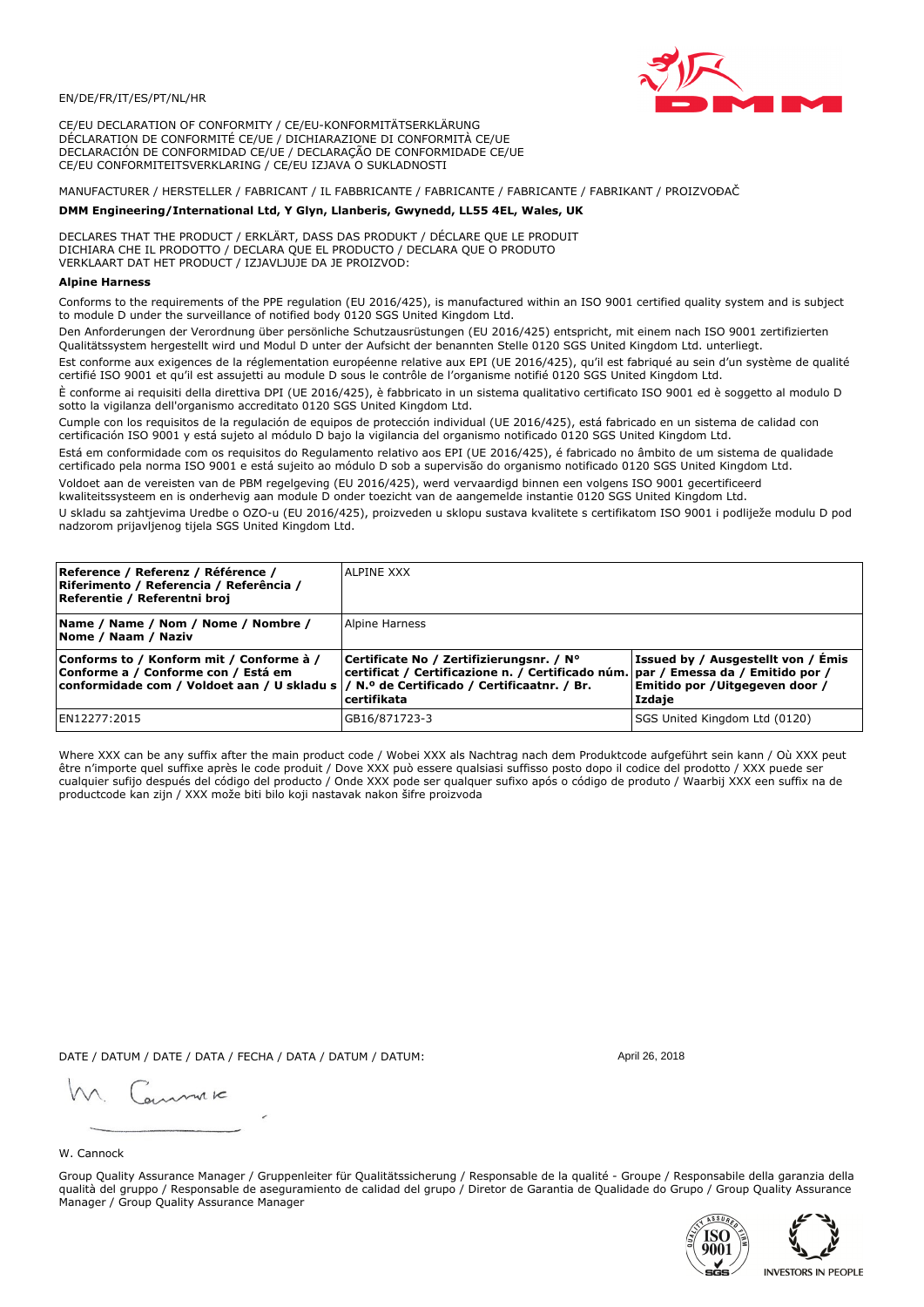## NO/SE/FI/DK/PL/CZ/SK/MT

CE/EU-SAMSVARSERKLÆRING / CE/EU-FÖRKLARING OM ÖVERENSSTÄMMELSE CE/EU-VAATIMUSTENMUKAISUUSVAKUUTUS / CE/EU-OVERENSSTEMMELSESERKLÆRING DEKLARACJA ZGODNOŚCI WE/UE / CE/EU PROHLÁŠENÍ O SHODĚ CE/EÚ VYHLÁSENIE O ZHODE / DIKJARAZZJONI TA' KONFORMITÀ TAL-KE/UE

PRODUSENT / TILLVERKAREN / VALMISTAJA / PRODUCENT / PRODUCENT / VÝROBCE / VÝROBCA / IL-MANIFATTUR

### DMM Engineering/International Ltd, Y Glyn, Llanberis, Gwynedd, LL55 4EL, Wales, UK

ERKLÆRER AT PRODUKTET / INTYGAR ATT PRODUKTEN / VAKUUTTAA, ETTÄ TÄMÄ TUOTE / ERKLÆRER, AT PRODUKTET / OŚWIADCZA, ŻE<br>WYRÓB / PROHLAŠUJE, ŽE PRODUKT / VYHLASUJE, ŽE VÝROBOK / JIDDIKJARA LI L-PRODOTT:

Overholder kravene i PVU-forordningen (EU 2016/425), er produsert innenfor et ISO 9001-sertifisert kvalitetssystem og er underlagt modul D<br>under overvåkning av teknisk kontrollorgan 0120 SGS United Kingdom Ltd.

Uppfyller kraven för PPE-reglerna (EU 2016/425), tillverkas inom ett ISO 9001-certifierat kvalitetssystem och är föremål för modul D under övervakning av anmält organ 0120 SGS United Kingdom Ltd.

Noudattaa henkilönsuojaimia koskevan asetuksen (EU 2016/425) vaatimuksia, on valmistettu ISO 9001 -sertifioidun laatujärjestelmän mukaisesti ja että siihen sovelletaan ilmoitetun laitoksen 0120 SGS United Kingdom Ltd.:in alaista D-moduulia.

Overholder kravene i forordningen om personlige værnemidler (EU 2016/425), er fremstillet i inden for det certificerede ISO 9001kvalitetssystem, og er underlagt modul D under overvågning af det bemyndigede organ 0120 SGS United Kingdom Ltd.

Spełnia wymogi rozporządzenia w sprawie środków ochrony indywidualnej (UE 2016/425), jest produkowany w ramach systemu jakości zgodnego z ISO 9001 i podlega modułowi D pod nadzorem jednostki notyfikowanej 0120 SGS United Kingdom Ltd.

Zařízení splňuje požadavky nařízení o osobních ochranných prostředcích 2016/425, je vyrobeno v systému řízení jakosti certifikovaném podle normy ISO 9001 a podléhá modulu D pod dohledem notifikované osoby č. 0120, SGS United Kingdom Ltd.

Spĺňa požiadavky Nariadenia Európskeho parlamentu a Rady (EÚ) 2016/425 o osobných ochranných prostriedkoch, je vyrobený v rámci systému kvality certifikovaného podľa normy ISO 9001 a podlieha modulu D pod dohľadom notifikovaného orgánu č. 0120, SGS Únited Kingdom Ltd. Jikkonforma mar-rekwiżit tar-Regolament dwar il-PPE (UE 2016/425), u huwa manifatturat f'sistema ta' kwalità certifikata għall-ISO 9001 u soggett ghall-modulu D taht is-sorveljanza tal-korp notifikat 0120 SGS United Kingdom Ltd.

| <b>Referanse / Referens / Viite / Reference / Nr ALPINE XXX</b><br>referencyjny / Reference / Značka /<br>Referenza                                                                                   |                                                                                                         |                                                                                                         |
|-------------------------------------------------------------------------------------------------------------------------------------------------------------------------------------------------------|---------------------------------------------------------------------------------------------------------|---------------------------------------------------------------------------------------------------------|
| Navn / Namn / Nimi / Navn / Nazwa /<br>Jméno / Názov / Isem                                                                                                                                           | Alpine Harness                                                                                          |                                                                                                         |
| Overholder / Uppfyller kraven för / Vakuus<br>myönnetty perustuen standardiin: /<br> Overholder / Spełnia wymogi / Je ve shodě s  Č. certifikátu / Čertifikat Nru<br>/ Je v zhode s / Jikkonforma ma' | Sertifikatnr. / Certifikatnr. / Sertifikaattinro /<br>Certifikat nr. / Certyfikat nr / Č. certifikátu / | Utstedt av / Utfärdat av /<br>Myöntänyt / Udstedt af / Wydany<br>przez / Vydal / Vydal / Mahrug<br>minn |
| EN12277:2015                                                                                                                                                                                          | GB16/871723-3                                                                                           | SGS United Kingdom Ltd (0120)                                                                           |

Der XXX kan være ethvert suffiks etter produktkoden / Där XXX kan vara valfri ändelse efter produktkoden / Jossa XXX voi olla mikä tahansa tuotekoodin jälkeen tuleva liite. / Hvor XXX kan være ethvert suffiks efter produktkoden / gdzie XXX może być dowolnym przyrostkiem po kodzie produktu / Kde XXX může být jakákoliv přípona za kódem produktu / Kde XXX môže byť akákoľvek prípona za kódom výrobku. / Fejn XXX jista jkun kwalunkwe suffiss wara l-kodici tal-prodott

DATO / DATUM / PÄIVÄMÄÄRÄ / DATO / DATA / DATUM / DÁTUM / DATA:

April 26 2018

annuic

## W. Cannock

Group Quality Assurance Manager / Group Quality Assurance Manager / Group Quality Assurance Manager / Group Quality Assurance Manager / Kierownik ds. Zarządzania Jakością Grupy / Group Quality Assurabce Manager / Manažér riadenia kvality v rámci skupiny / Maniger tal-Assigurazzjoni tal-Kwalità tal-Grupp